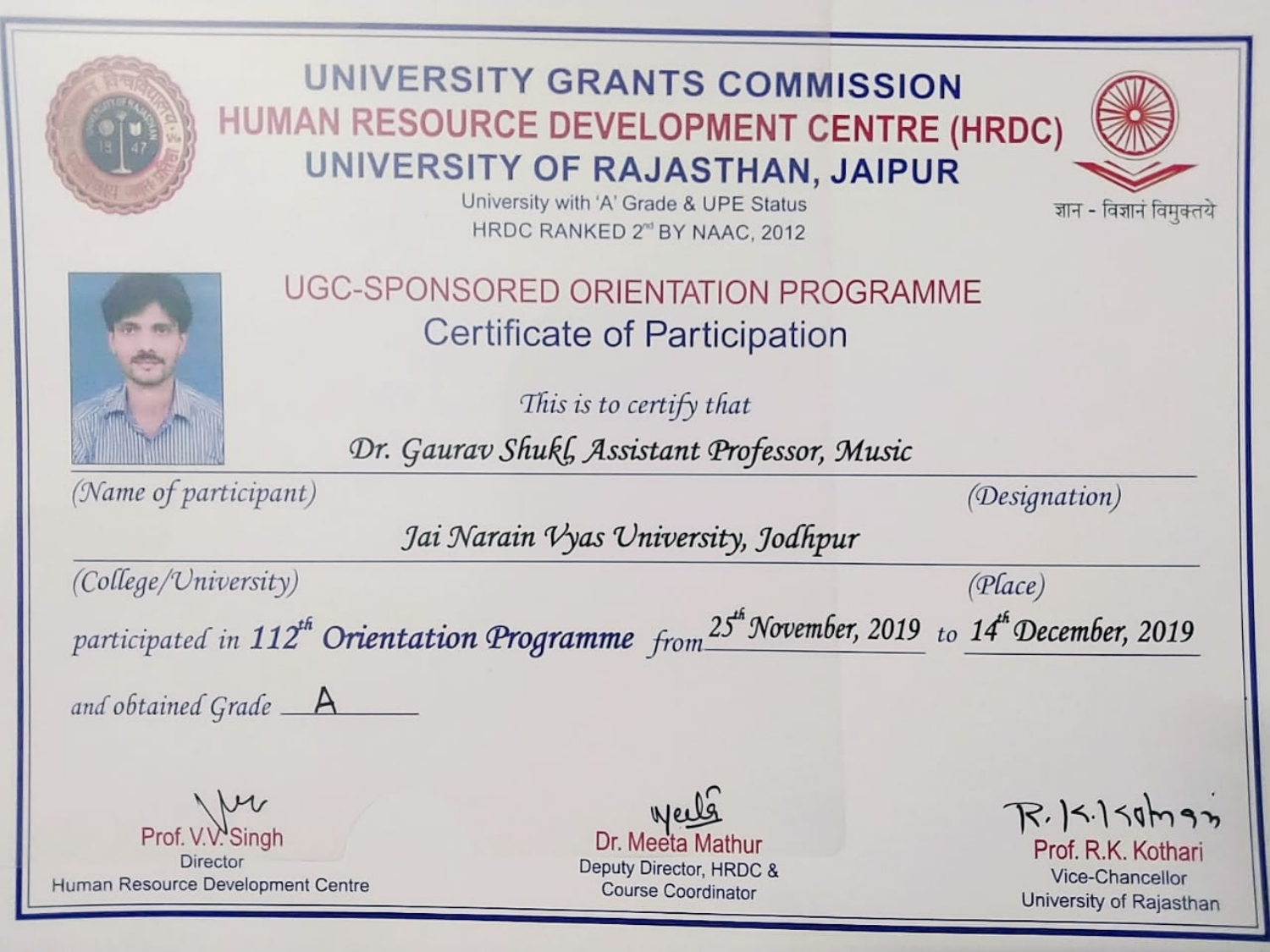

### **Teaching Learning Centre, Ramanujan College University of Delhi**

**under the aegis of MINISTRY OF EDUCATION PANDIT MADAN MOHAN MALAVIYA NATIONAL MISSION ON TEACHERS AND TEACHING**

This is to certify that

# **Dr. Gaurav Shukl**

of

### **Jai narayan vyas University, Jodhpur, Rajasthan.**

has successfully completed ONLINE TWO - WEEK INTER-DISCIPLINARY REFRESHER COURSE/FACULTY DEVELOPMENT PROGRAMME on

**"Managing Online Classes & Co- Creating MOOCS (Level 2)"**

from *02 - 16 June, 2021* and obtained

Grade *A*.



Blockchain Hash: [0x2fbb23e7b61738b2b8f1e25b9af1842017ab428678f419ae5bbeb71f52a728dd](https://certificatex.live/tx/0x2fbb23e7b61738b2b8f1e25b9af1842017ab428678f419ae5bbeb71f52a728dd)



**Ministry of Education** Government of India



Mr. Vipin Rathi (Convener) Ramanujan College

Prof. S. P. Aggarwal (Principal & Director) TLC, Ramanujan College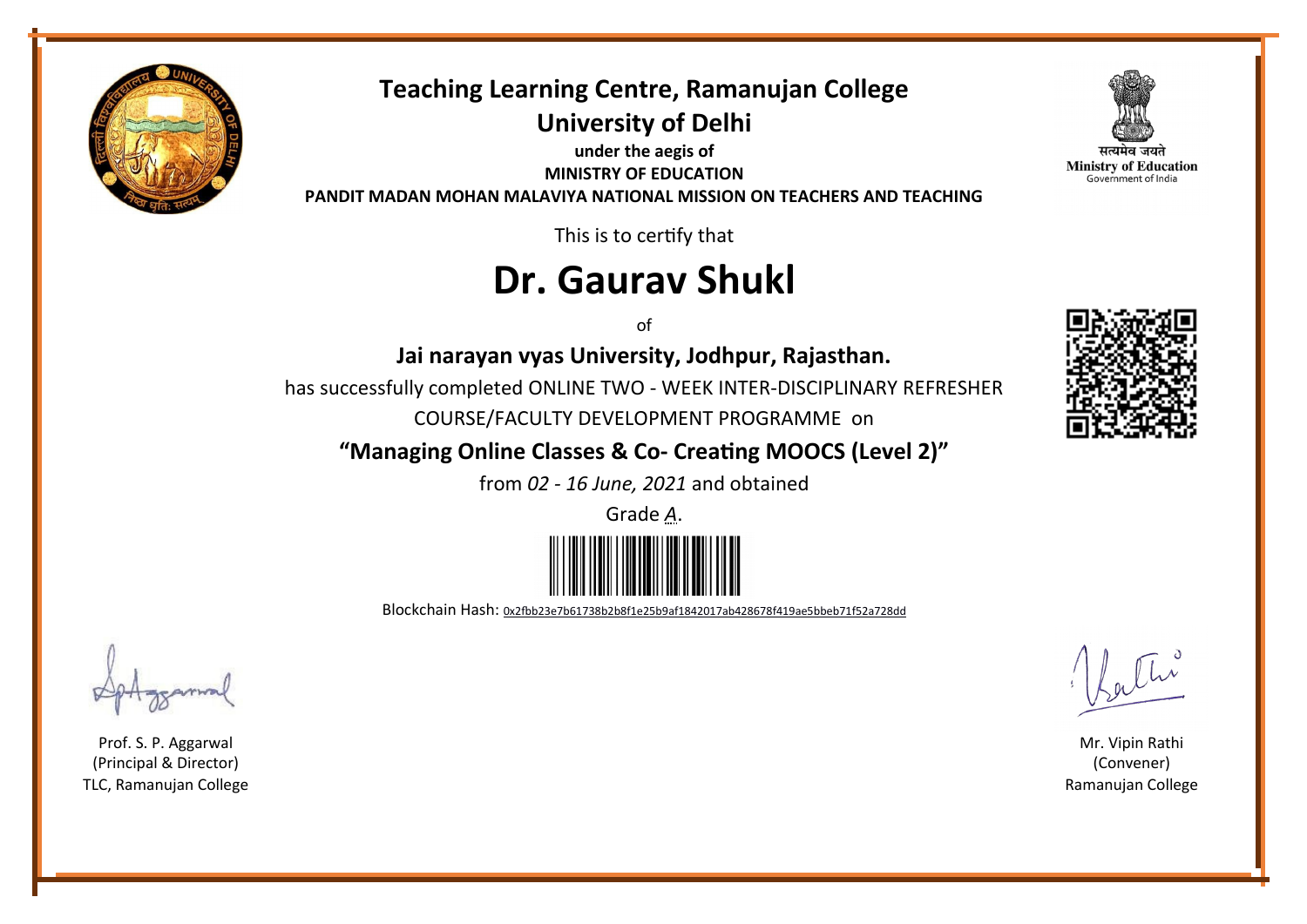Dr Gaurav Shukl

Assistant Professor Sitar

Music depatment, JNVU Jodhpur

The Data to be submitted from 1st June 2019 to 31st december 2020 for the AQAR Academic year 2019- 20 and for 2020-21 data to be submitted from 1st june 2020 to 31st december 2021 .

**year 2019-20**

### **Published Paper**

| SI. | Title of paper                       | <b>Details of Journal Book,</b>                                 | <b>Published by</b>                                             |
|-----|--------------------------------------|-----------------------------------------------------------------|-----------------------------------------------------------------|
| No. |                                      | <b>Conference Proceedings etc.</b>                              |                                                                 |
|     | sufi sangeet (shailigat<br>saundayr) | Shodh patrika (ISSN:0975-<br>6868)<br>A peer -reviewrd research | sahitaya sansthan<br>janardan rai nagar<br>rajasthan vidyapeeth |
|     |                                      | january - december 2019                                         | udaipur                                                         |

*BOOK PUBLISH*

| <b>Book Name</b>        |                        |                      |
|-------------------------|------------------------|----------------------|
| NATYA KALA EVAM         | ISBN NO. 9789387904026 | <b>Shree Vinayak</b> |
| <b>SANGEET SHIKSHAN</b> | Publication year 2019  | Publication, Agara   |
|                         |                        |                      |

#### **Year -2020-21**

| <b>Book Name</b>           |                        |                      |
|----------------------------|------------------------|----------------------|
| <b>BHARTIYA SANGEET KA</b> | ISBN NO. 9789387904118 | <b>Shree Vinayak</b> |
| <b>ITIHAS</b>              | Publication year 2020  | Publication, Agara   |
|                            |                        |                      |
|                            |                        |                      |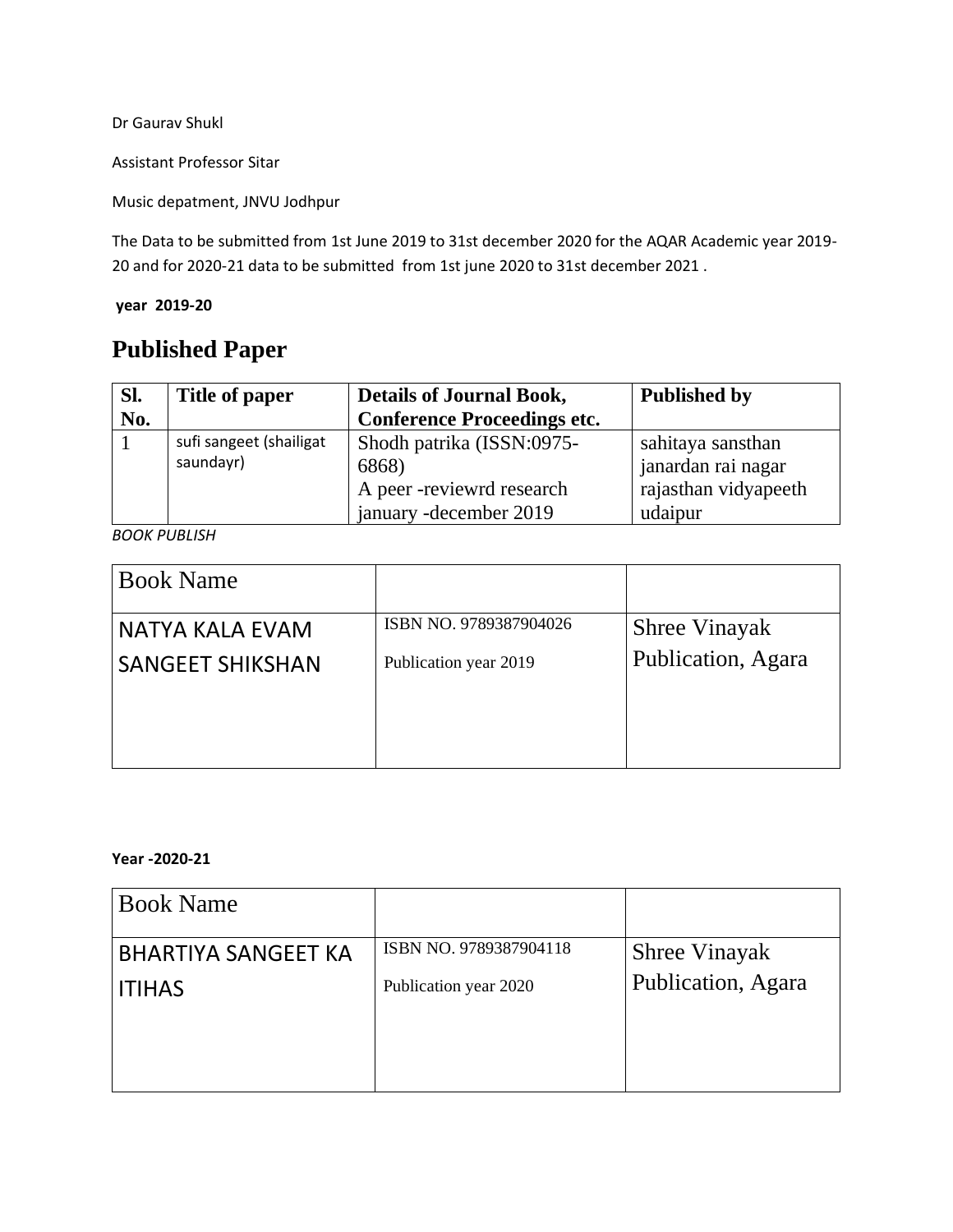| <b>SANGEET MANJARI</b> | ISBN NO. 9788194871781 | <b>Shree Vinayak</b> |
|------------------------|------------------------|----------------------|
|                        | Publication year 2020  | Publication, Agara   |
|                        |                        |                      |
|                        |                        |                      |
|                        |                        |                      |

### **Published Paper**

| SI. | Title of paper                                  | <b>Details of Journal Book,</b>                                | <b>Published by</b>                      |
|-----|-------------------------------------------------|----------------------------------------------------------------|------------------------------------------|
| No. |                                                 | <b>Conference Proceedings etc.</b>                             |                                          |
|     | jeevan shakti ka<br>sakaratmak shrot<br>sangeet | Sangeet galaxy (E Journal)<br>ISBN:2319-9695<br>vol -9 january | Vishwa Bharti Shanti<br>Niketan W.Bangal |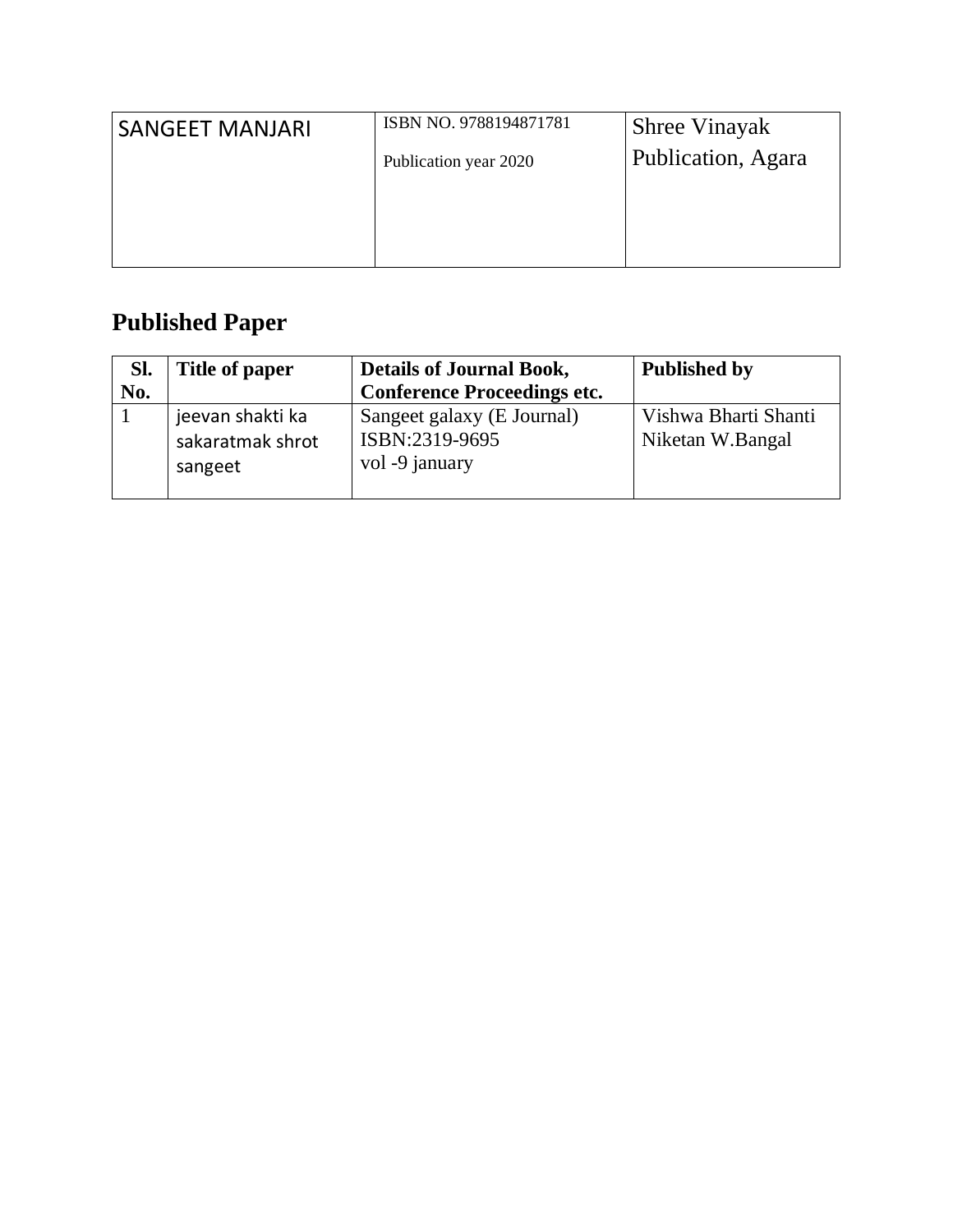

## **UNIVERSITY GRANTS COMMISSION HUMAN RESOURCE DEVELOPMENT CENTRE** UNIVERSITY OF RAJASTHAN, JAIPUR



University with 'A' Grade & UPE Status HRDC RANKED 2nd BY NAAC, 2012

### **UGC-SPONSORED REFRESHER COURSE**

**Certificate of Participation** 

This is to certify that



Dr./Mr./Ms./Mrs. Swati Sharma, Assistant Professor, Music (Name of Participant, Designation & Subject) Jai Narain Vyas University, Jodhpur (College/University), (Place) participated in Refresher Course in Visual & Performing Arts

organised from 22nd February, 2021 to 06th March, 2021 and obtained Grade 'A<sup>+1</sup>.

ana Kateia

Director Human Resource Development Centre



Prof. Raieey Jain Vice-Chancellor University of Rajasthan